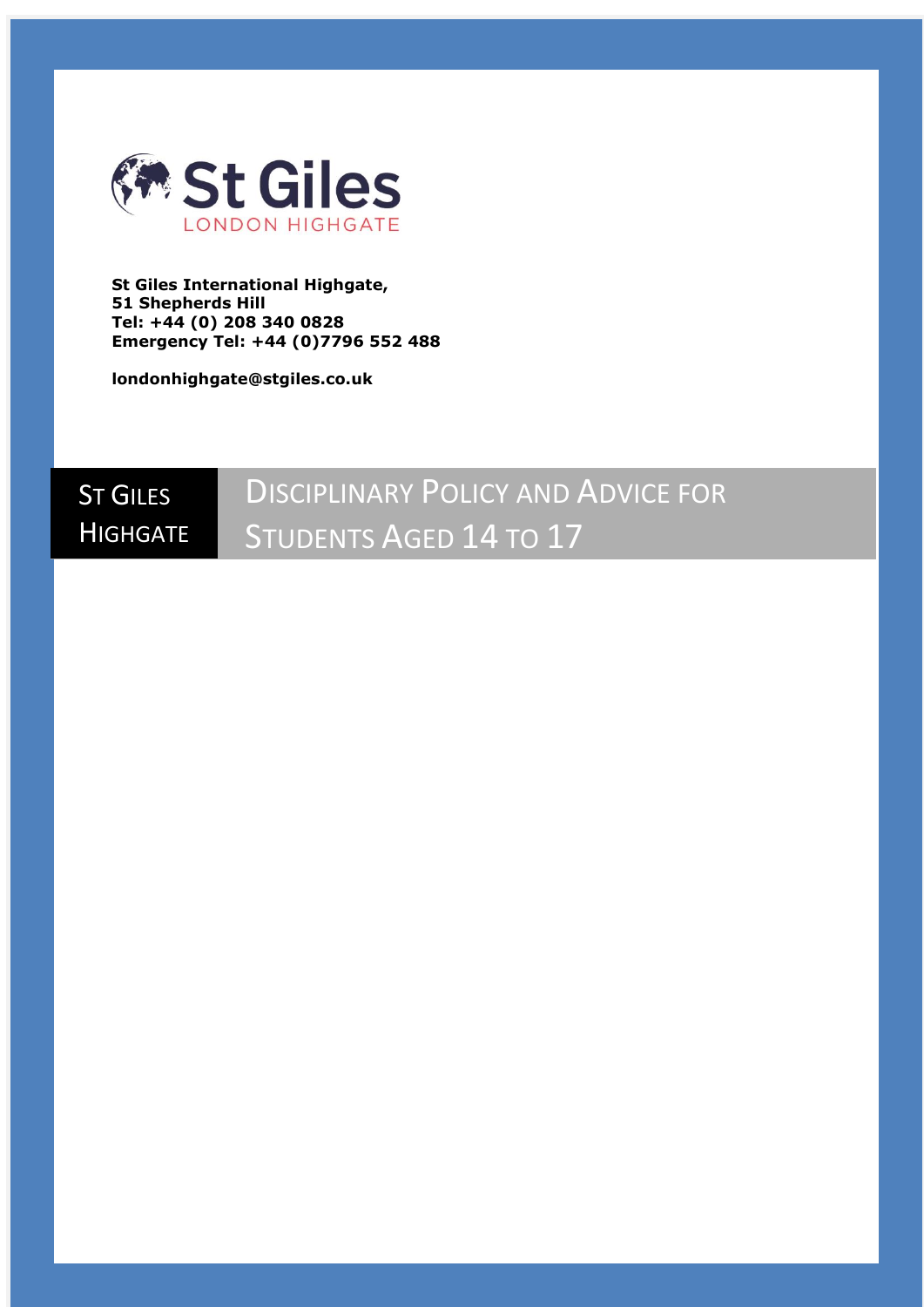# **Disciplinary Policy for students aged 14 to 17**

We would like all of our students to enjoy their time in and out of the school. We have a responsibility to look after you and make sure you are safe during your time with us.

Please remember, if you have any problems, big or small, at school, with your accommodation or with your health then please tell a member of staff and we will help you solve the problem. You can also ask your parents or guardian to speak to us – We are always here to help.

To help us keep all of our students safe we have some rules and advice that we would like you to follow.

# **1. RULES**

#### **Attendance**

- We expect our students to come to all their lessons on time and to attend all their lessons.
- If you are late for two or more lessons in a week we will ask you to meet with the Under-18 Welfare Officer or Director of Studies.
- If you miss a lesson we will call your host family immediately to speak to you. When you return to school our under-18 Welfare Officer will speak to you.
- If you are ill and cannot come to school you must phone the school number: +44 208 340 0828. The school's emergency number is: **07796 552 488**. Please do not email or text!
- If you start to miss lessons we will contact your parents/guardian to discuss the situation.

#### **At the school**

- In your lessons, please do not use your mobile phone or tablet for personal messaging, telephoning, surfing the internet or anything not related to the lesson.
- Please do what your teachers ask you to do.
- Bad language, fighting and bullying are not allowed.
- Please do not wear clothing with offensive or insulting images or words. Clothing should be respectful to the staff and students, and should not be too revealing
- Misuse of computers to harass or abuse students or staff is prohibited. Misuse of computers to visit inappropriate web sites or download inappropriate material is prohibited.
- Please wear the yellow wrist band you were given on your first day when you are at the school and on social activities organised by the school.
- Please carry your St Giles student card at all times.
- Our Under-18 Welfare Officer will meet with you on a regular basis to check that you are OK. All under-18s must attend these meetings.

#### **At your host family**

- Please follow any rules your host family give you.
- Give your host family your mobile phone number and take your host family's number.

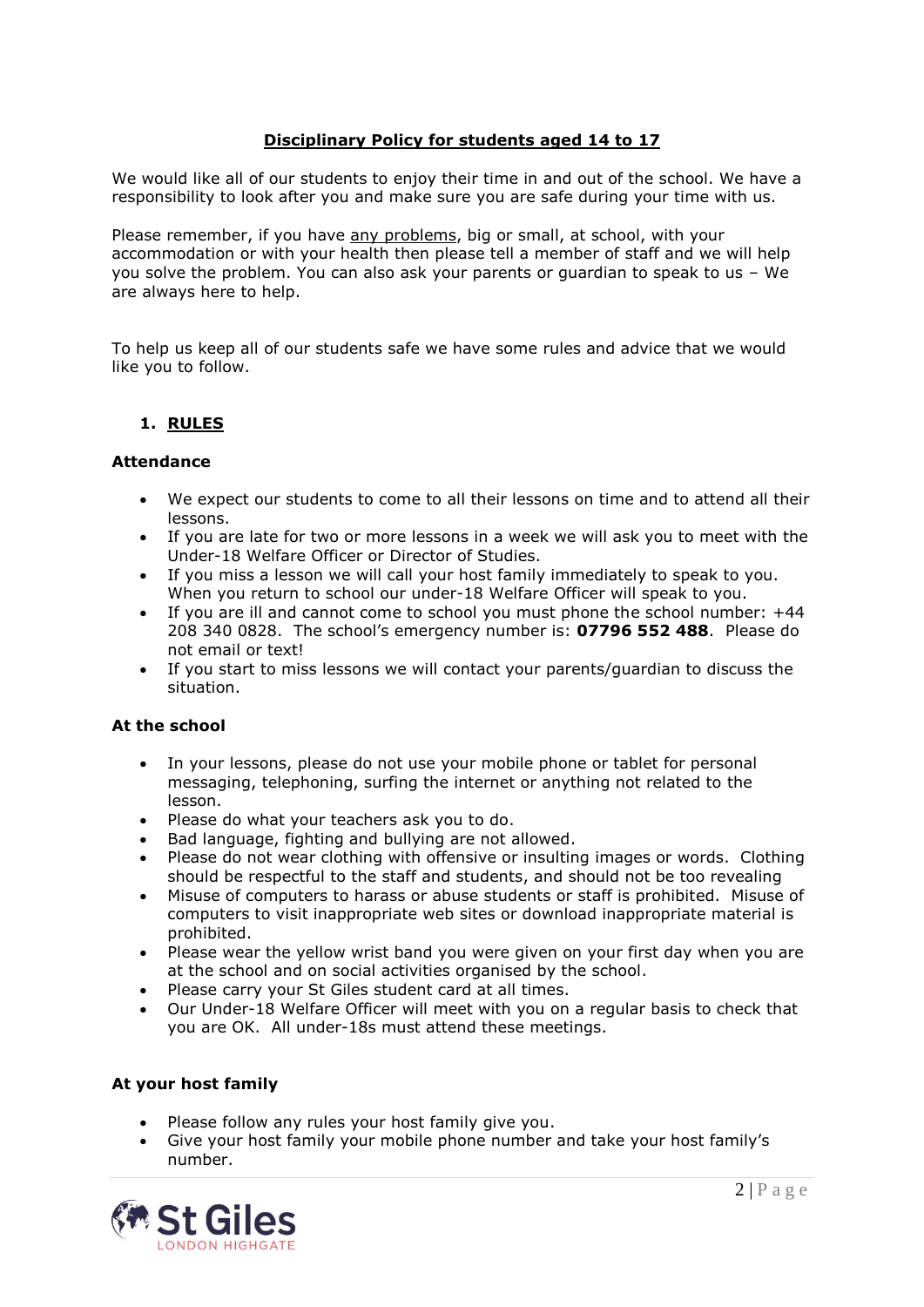- If you go out, make sure your mobile phone is fully charged.
- You must be back at your homestay for dinner every evening. If you are going to be late, tell your host family in good time. If you are not back at your host family on time – for dinner or for your curfew time, the hosts will telephone the school. The school may then call the police and/or your parents or guardians.
- Do not walk home alone at night. Take a taxi, or go with a friend. Always call a licensed taxi company. If you want to take a taxi from the street only take licensed London black taxies. **Never get into a taxi with someone who approaches you to offer a taxi service.**
- If you go out in the evening or at the weekend, you must tell your host family where you are going and with whom. Give your host family a telephone number or address where you can be contacted at all times.
- **If you are 14 or 15** and you wish to go out in the evening or at the weekend you must be accompanied by another student under the age of 18, or with a member of the school staff, or with an adult who has been approved by your parents, guardians or the school. We ask your host family to make sure you go with this person or that you go to an arranged meeting point to wait for this person.
- **If you are 14 or 15** you must be back at your host family by 21.00 Sunday to Thursday and 22.00 on Friday and Saturday, unless you are attending a school social event and you return by approved taxi, in which case you must return to your host family by 22.30.
- **If you are 16 or 17** you must be back at your host family by 23.00 Sunday to Thursday, and 00.00 on Friday and Saturday.

# **In your free time**

- **If you are 14 or 15** and have a Smartphone you should download the following app: [https://www.life360.com/family-locator/.](https://www.life360.com/family-locator/) On your first day we will make sure you have downloaded the app and we will help you to set it up. This should always be left on during your free time. This will enable the school to know where you are in an emergency. If you do not have a Smartphone, please tell the school office on your first day and the school will lend you a Smartphone (a £50 deposit is charged and will be returned to you at the end of the course provided that the phone is returned undamaged) to keep with you at all times – please make sure it is charged and switched on every day.
- In your free time you cannot leave London without written permission from your parents/guardian and the school. The school will need to know where you wish to go, when you wish to go, how you will travel and who you will be with. If you do leave London without this permission, the school will treat the situation very seriously. We will discuss this with your parents/guardian and we may have to ask you to leave the school.

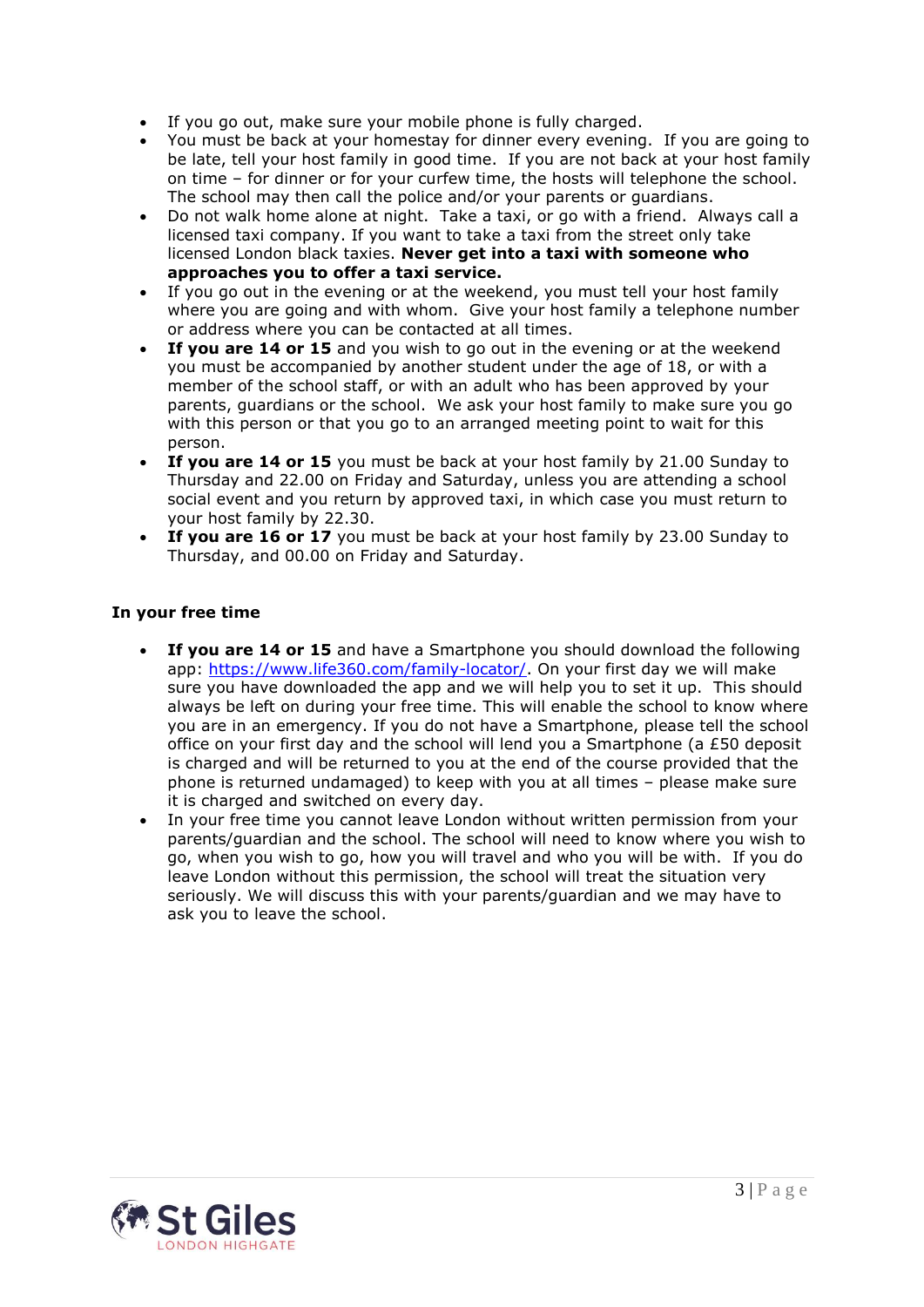## **Other**

- Smoking it is illegal to buy cigarettes/tobacco if you are under 18 and it is illegal to smoke cigarettes if you are under 16.
- Under-16s are not allowed to smoke either at the school or outside the school
- Students aged 16 and 17 are not allowed to smoke at the school or at their homestay, unless the school has received written permission from their parents or guardians.
- Alcohol You may not enter any pubs, bars or nightclubs. It is illegal to buy and/or drink alcohol if you are under 18. It is also illegal for someone over the age of 18 to buy or try to buy alcohol for you.
- Using or having illegal drugs is strictly not allowed. If someone offers you drugs always say NO!
- Dangerous objects—you must not carry any kind of weapon (for example, a long knife or a gas/liquid spray) in a public place.
- Shoplifting—Shops have good security systems, and they will always call the police when they catch someone stealing.
- In the UK, the age of sexual consent is 16.
- St Giles will treat any criminal offences, for example theft, damage to property seriously.
- St Giles does not tolerate racial, sexual or other harassment.
- St Giles will treat seriously any attempts to either promote terrorism or violent extremism or to make or encourage students to take part in such activities in the school or in the community.
- St Giles will treat seriously any behaviour which might reasonably be considered to put the physical or mental wellbeing of yourself or other students and staff, hosts and/or their family at risk or harm.

# **2. CONSEQUENCES**

The consequence of not following the rules may include some or all of the following:

#### **Stage 1:**

Meet with a member of the school management (Director of Studies and/or Principal) and receive a first verbal warning

#### **Stage 2:**

Meet with the Principal and receive a second (written) warning

#### **Stage 3:**

Phone call from the school to your parents/guardians Letter from the school to your parents/guardians

#### **Stage 4:**

Cancellation of your course The school will ask your parents/guardians to arrange your flight home